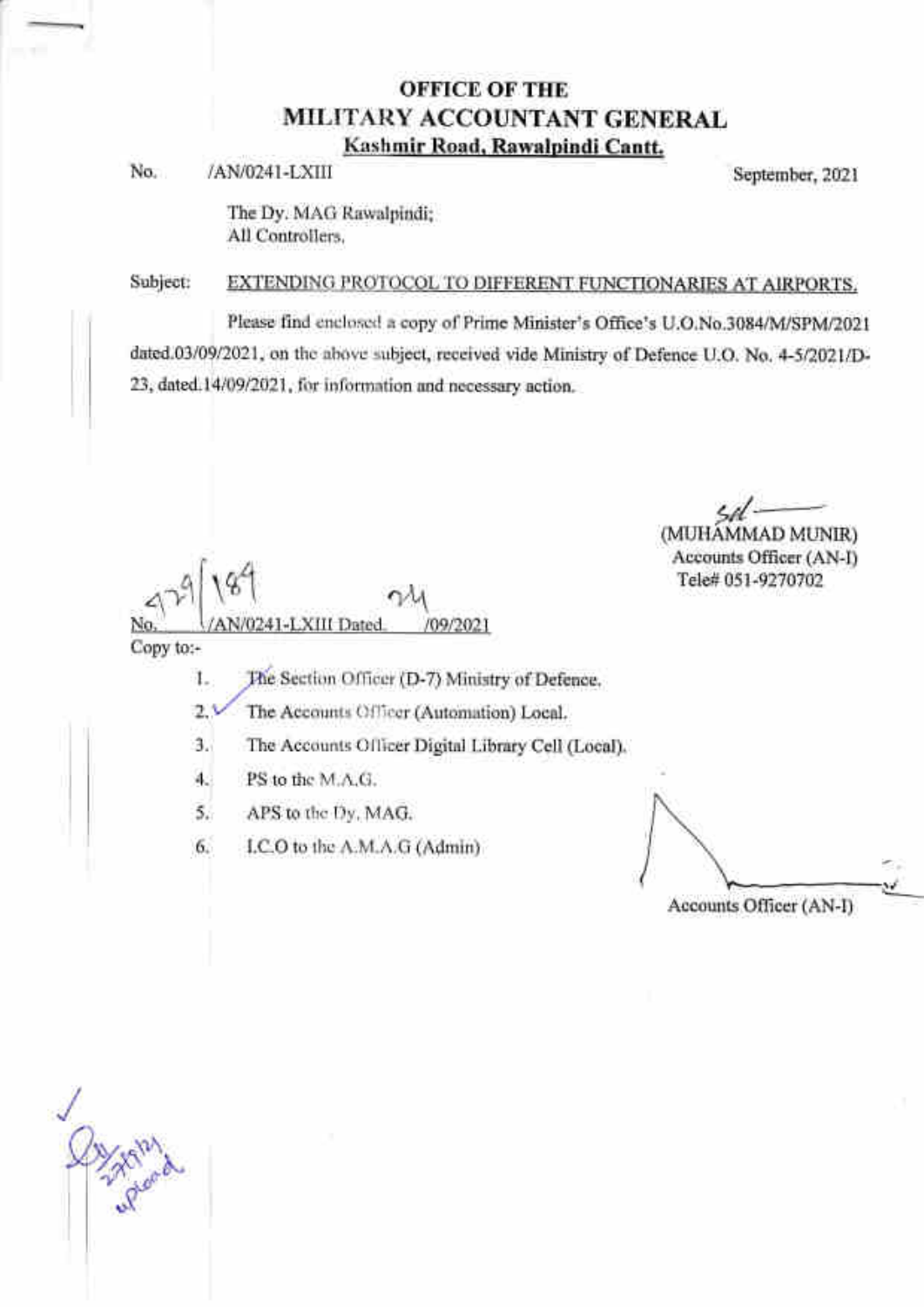**GOVERNMENT OF PAKIS EAN** MI VISTRY OF DEFENCE (DEFENCE DIVISION)

Subject:

#### TO **PROTOCOL DIFFERENT EXTENDING FUNCTIONARIES AT AIRPORTS**

Kindly find enclosed (Printed Overleaf) Prime Minister's Office's U.O.No.3084/M/SPM/2021 dated 3<sup>of</sup> Sept. 2021 on the above cited subject, for information and further necessary action.

ultan Ali) tion Officer

Military Acco

16 SEP 2021

Awaiping

- Military Accountant General, PMAD, Rawsfpindi 注.
- Surveyor General, Survey of Pakistan, Rawalpindi 石.
- Director General ML&C Depti, Rawalpindi 甫.
- Director General FGEI (Cr) Dtc, Rawalpindi iv.
- Director General PASB, Rawalpindi  $\nabla_{\mathbf{x}}$
- Director General PMSA, Karachi vi.
- Directorate General, ISI. Islamabad vii.
- Director Admin, JSHQs. Chaklala, Rawalpindi, viii
- SD Dte (SD-I), GHQ, Rawalpindi ix.
- ACAS (Admin), AHQ, Islamabad  $X_{n}$
- ASNS (Admin), NHQ, Islamabad  $xi$
- National Defence University, Islamabad xii.
- DS (Admin), MoD xiii.

# Min of Def's U.O.No.4-5/2021/D-23 dated 14th Sept. 2021